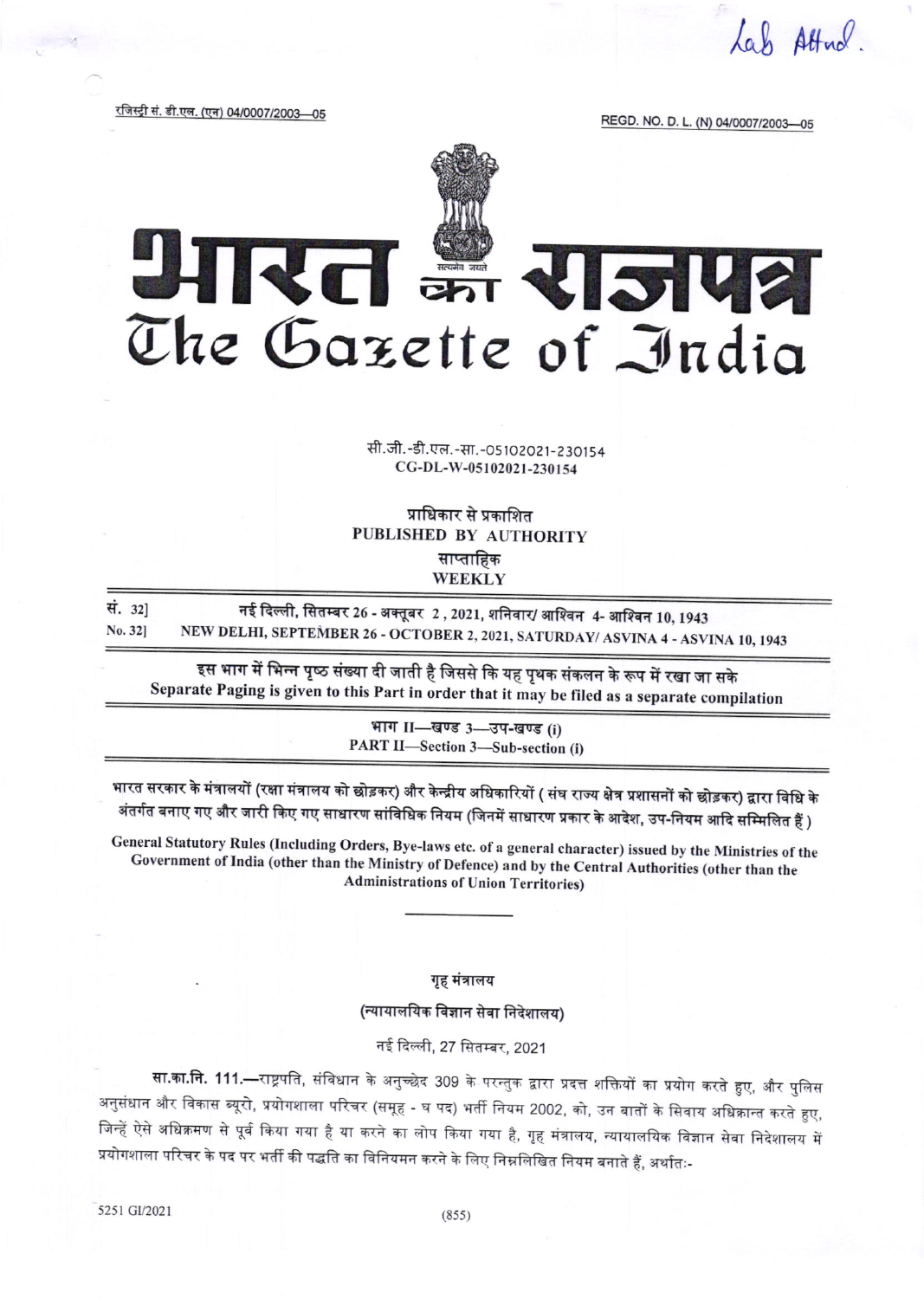## THE GAZETTE OF INDIA: OCTOBER 2, 2021/ASVINA 10, 1943

## $1.$ संक्षिप्त नाम और प्रारंभ.—

856

- (1) इन नियमों का संक्षिप्त नाम गृह मंत्रालय, न्यायालयिक विज्ञान सेवा निदेशालय, प्रयोगशाला परिचर (समूह ग) भर्ती नियम, 2021 है।
- (2) ये राजपत्र में उनके प्रकाशन की तारीख को प्रवृत होगें ।
- **पद की संख्या, वर्गीकरण, वेतन मैट्रिक्स में स्तर.**—पद की संख्या, उनका वर्गीकरण और वेतन मैट्रिक्स में स्तर वे होंगे जो इन 2. नियमों से उपाबद्ध अनुसूची के स्तंभ (2) से स्तंभ (4) में विनिर्दिष्ट है ।
- **भर्ती की पद्धति, आयु सीमा, अर्हताएं आदि.**—भर्ती की पद्धति, आयु सीमा, अर्हताएं और उनसे संबंधित अन्य बातें वे होंगी जो 3. उक्त अनुसूची के स्तंभ (5) से स्तंभ (13) में विनिर्दिष्ट हैं ।

## 4. निरर्हता. —वह व्यक्ति

- जिसने ऐसे व्यक्ति से जिसका पति या जिसकी पत्नी जीवित है, विवाह किया है, या विवाह की संविदा की है; या ,  $($ क)
- जिसने अपने पति या अपनी पत्नी के जीवित होते हुए किसी व्यक्ति से विवाह किया है, या विवाह की संविदा की है I (ख)

उक्त पद पर नियुक्ति का पात्र नहीं होगा :

परन्तु यदि केन्द्रीय सरकार का यह समाधान हो जाता है कि ऐसा विवाह ऐसे व्यक्ति ओर विवाह के अन्य पक्षकार को लागू स्वीय विधि के अधीन अनुज्ञेय है और ऐसा करने के लिए अन्य आधार हैं तो वह किसी व्यक्ति को इस नियम के प्रवर्तन से छूट दे

- **शिथिल करने की शक्ति.** —जहां केन्द्रीय सरकार की यह राय हो कि ऐसा करना आवश्यक या समीचीन है, वहां वह, उसके लिए 5. जो कारण है उन्हें लेखबद्ध करके और संघ लोक सेवा आयोग से परामर्श करके इन नियमों के किसी उपबंध को किसी वर्ग या प्रवर्ग के व्यक्तियों की बाबत, आदेश द्वारा शिथिल कर सकेगी ।
- **व्यावृति.—**इन नियमों की कोई बात, ऐसे आरक्षणों, आयु-सीमा में छूट और अन्य रियायतों पर प्रभाव नहीं डालेगी, जिनका 6. केन्द्रीय सरकार द्वारा इस संबंध में समय समय पर निकाले गए, आदेशों के अनुसार अनुसूचित जातियों, अनुसूचित जनजातियों, भूतपूर्व सैनिकों और अन्य विशेष प्रवर्ग के व्यक्तियों के लिए उपबंध करना अपेक्षित है ।

| पद का नाम         | पद संख्या                                                              | वर्गीकरण                                                        | वेतन मैट्रिक्स में<br>स्तर                         | चयन पद या<br>अचयन पद | सीधे भर्ती किए जाने वाले<br>व्यक्तियों के लिए आयु-सीमा                                                                                        |
|-------------------|------------------------------------------------------------------------|-----------------------------------------------------------------|----------------------------------------------------|----------------------|-----------------------------------------------------------------------------------------------------------------------------------------------|
| (1)<br>प्रयोगशाला | (2)                                                                    | (3)                                                             | (4)                                                | (5)                  | (6)                                                                                                                                           |
| परिचर             | $54*(2021)$<br>*कार्यभार के<br>आधार पर<br>परिवर्तन किया<br>जा सकता है। | साधारण केन्द्रीय<br>सेवा, समूह 'ग'<br>अराजपत्रित,<br>अननुसचिवीय | वेतन मैट्रिक्स में<br>स्तर. 1(18000-<br>56900 रु.) | लागू नहीं<br>होता    | 18 से 27 वर्ष के बीच<br>टिप्पण : आयु सीमा अवधारित<br>करने के लिए निर्णायक तारीख<br>वह होगी जो कर्मचारी चयन<br>आयोग द्वारा विज्ञापित की<br>जाए |

अनुसूची